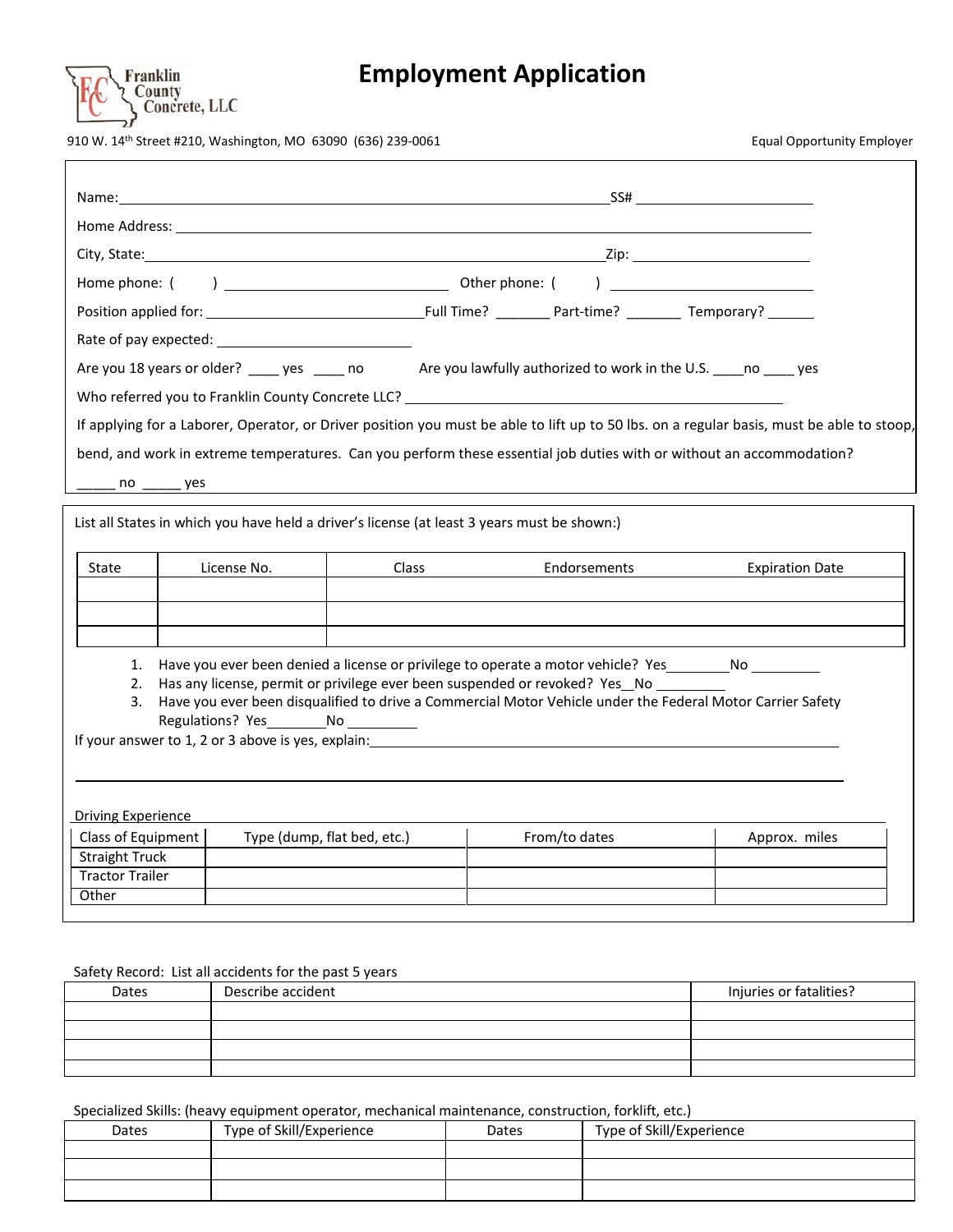Education

| Name of School | Location | Dates Attended | Degree |
|----------------|----------|----------------|--------|
|                |          |                |        |
|                |          |                |        |
|                |          |                |        |
|                |          |                |        |

# Employment Record (Show employment for past 10 years, if applicable. Attach additional sheet if necessary.)

| Reason for Leaving: 1990 Contract to the Contract of Contract of Contract of Contract of Contract of Contract o                                                                                                                |  |  |
|--------------------------------------------------------------------------------------------------------------------------------------------------------------------------------------------------------------------------------|--|--|
|                                                                                                                                                                                                                                |  |  |
|                                                                                                                                                                                                                                |  |  |
|                                                                                                                                                                                                                                |  |  |
|                                                                                                                                                                                                                                |  |  |
|                                                                                                                                                                                                                                |  |  |
| Reason for Leaving: 1990 and 2008 and 2009 and 2009 and 2009 and 2009 and 2009 and 2009 and 2009 and 2009 and 2009 and 2009 and 2009 and 2009 and 2009 and 2009 and 2009 and 2009 and 2009 and 2009 and 2009 and 2009 and 2009 |  |  |
|                                                                                                                                                                                                                                |  |  |
|                                                                                                                                                                                                                                |  |  |
|                                                                                                                                                                                                                                |  |  |
|                                                                                                                                                                                                                                |  |  |
|                                                                                                                                                                                                                                |  |  |
| Reason for Leaving: 1990 Contract to the Contract of Contract of Contract of Contract of Contract of Contract of Contract of Contract of Contract of Contract of Contract of Contract of Contract of Contract of Contract of C |  |  |
|                                                                                                                                                                                                                                |  |  |

# References – List three professional references (do not list relatives)

| Name | Street address | City / State | Phone Number |
|------|----------------|--------------|--------------|
|      |                |              |              |
|      |                |              |              |
|      |                |              |              |
|      |                |              |              |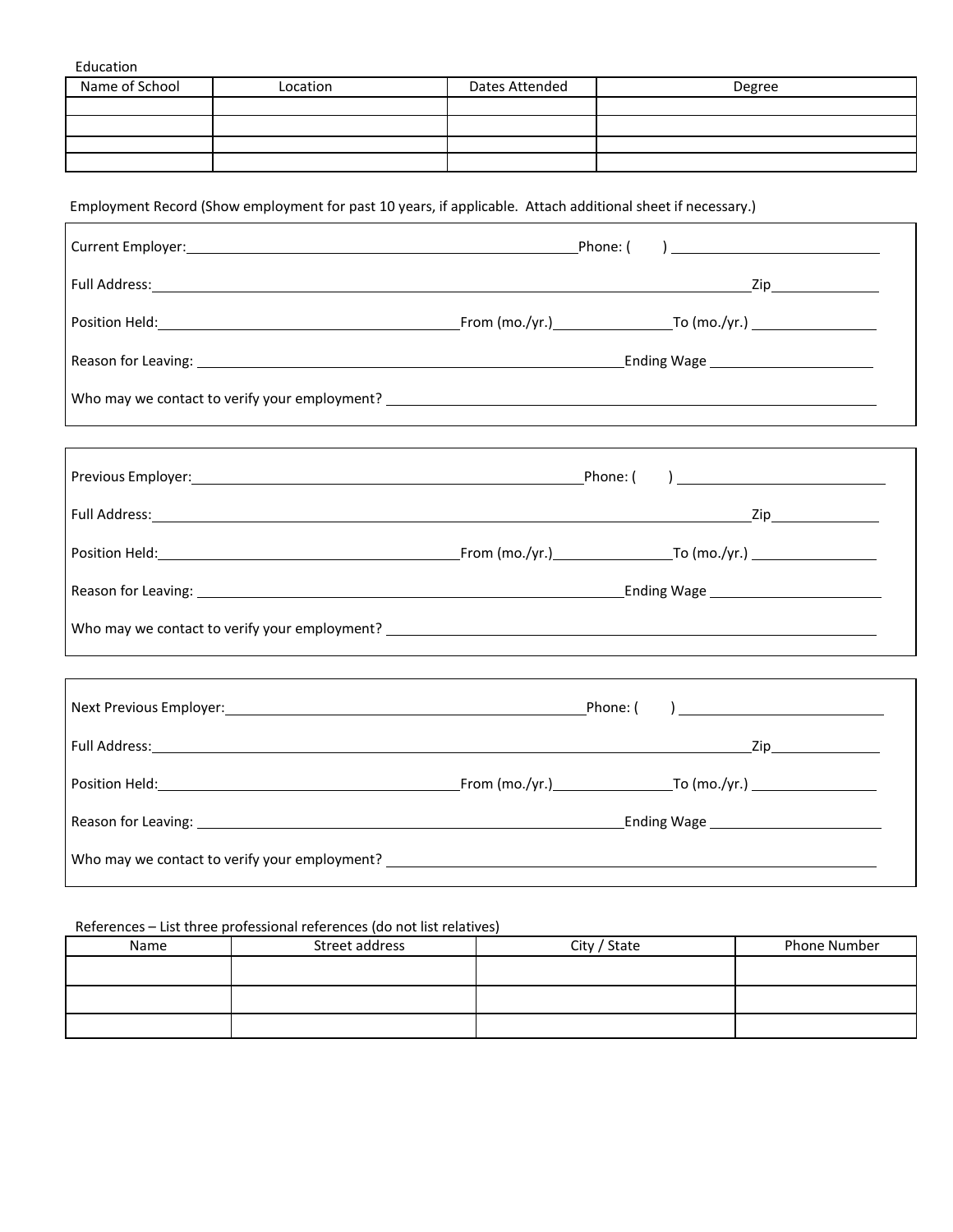| APPLICANT - PLEASE READ AND SIGN: "I certify that I have read and understood the employment application, and I am submitting           |
|----------------------------------------------------------------------------------------------------------------------------------------|
| this application for the sole purpose of seeking employment with Franklin County Concrete, LLC. It is agreed and understood that       |
| Franklin County Concrete LLC or its agents may investigate my background and employment history, whether same is of record or          |
| not. I understand that this information will be used for the purpose of determining my eligibility for employment with Franklin        |
| County Concrete, LLC. I authorize, without reservation, any party or agency contacted by Franklin County Concrete LLC to furnish       |
| requested information concerning my work history and character. I release all employers, USIS, and other persons named herein          |
| from all liability for damages due to furnishing such information. I certify that this application was completed by me and all answers |
| I have given are truthful to the best of my knowledge. I understand that any misrepresentations or omissions may result in my          |
| rejection for consideration or dismissal. Copies of this document carry the same authority as the original document. I agree to        |
| furnish additional information and complete examinations, and drug and alcohol tests as may be required."                              |

| TYPE OR PRINT LEGIBLY THE FOLLOWING INFORMATION: |  |
|--------------------------------------------------|--|
|                                                  |  |
|                                                  |  |
|                                                  |  |
|                                                  |  |
|                                                  |  |
|                                                  |  |
|                                                  |  |